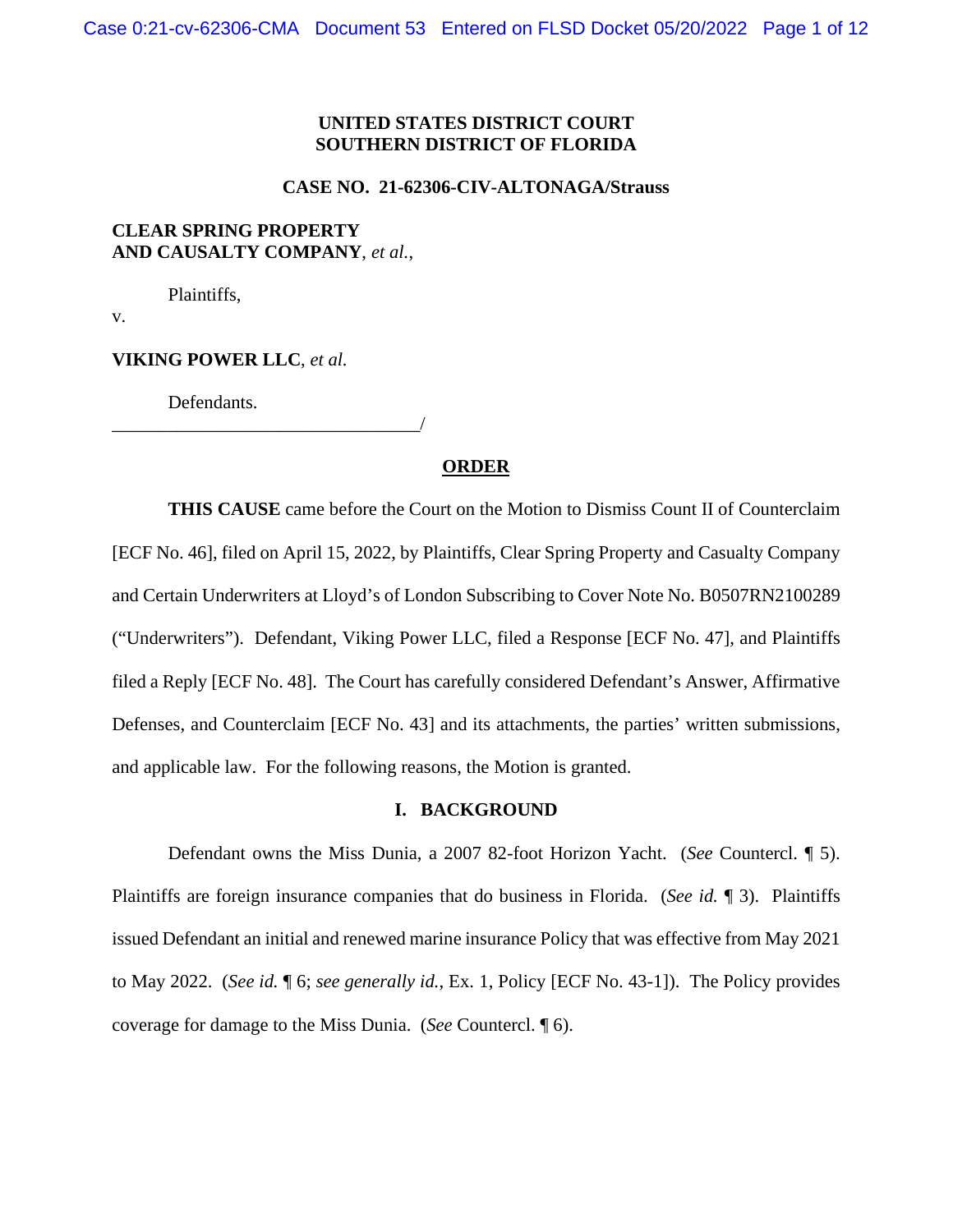### CASE NO. 21-62306-CIV-ALTONAGA/Strauss

The Policy states:

If a sum insured is shown for Section A of the insuring agreement declaration page, we provide coverage for accidental physical loss of or damage to the [Miss Dunia] which occurs during the period of this insuring agreement and within the limits set out in the insuring agreement declarations page, subject to the insuring agreement provisions, conditions, warranties, deductibles and exclusions.

(*Id.* ¶ 10 (alteration added)). The Policy also contains a "Treating Customers Fairly Policy Statement<sup>[1]</sup>" (*Id.* 11 (alteration added; quotation marks omitted)). This provision declares that Plaintiffs "are committed to treating customers fairly as a matter of good business and fair dealing." (*Id.* (quotation marks omitted)).

On August 30, 2021, the Miss Dunia caught fire and was destroyed. (*See id.* ¶ 8). Shortly after the fire, Plaintiffs filed this action, seeking a declaration that there is no coverage for the loss based on what Defendant characterizes as "merely technical language" in the Policy. (*Id.* ¶ 12).

Defendant alleges that Plaintiffs' denial of coverage is part of a larger pattern specifically, that Plaintiffs frequently "deny coverage based on technical 'gotcha's' in their policies unrelated to the causes of loss[.]" (*Id.* ¶ 13 (alteration added)). According to Defendant, Plaintiffs do this by "intentionally" issuing marine insurance policies in Florida that are governed by New York law. (*Id.* ¶ 22). And New York law, unlike Florida law, permits Plaintiffs "to deny coverage based [o]n" what Defendant describes as "mere technicalities . . . unrelated to the loss." (*Id.* (alterations added); *see also id.* ¶¶ 23-24). Defendant claims that Plaintiffs' "practice of issuing policies in Florida governed by New York law, collecting premiums, and subsequently denying coverage based on minor technicalities unrelated to the loss" violates the Florida Deceptive and Unfair Trade Practices Act ("FDUTPA"), Fla. Stat. §§ 501.201-501.213. (*Id.* ¶ 26).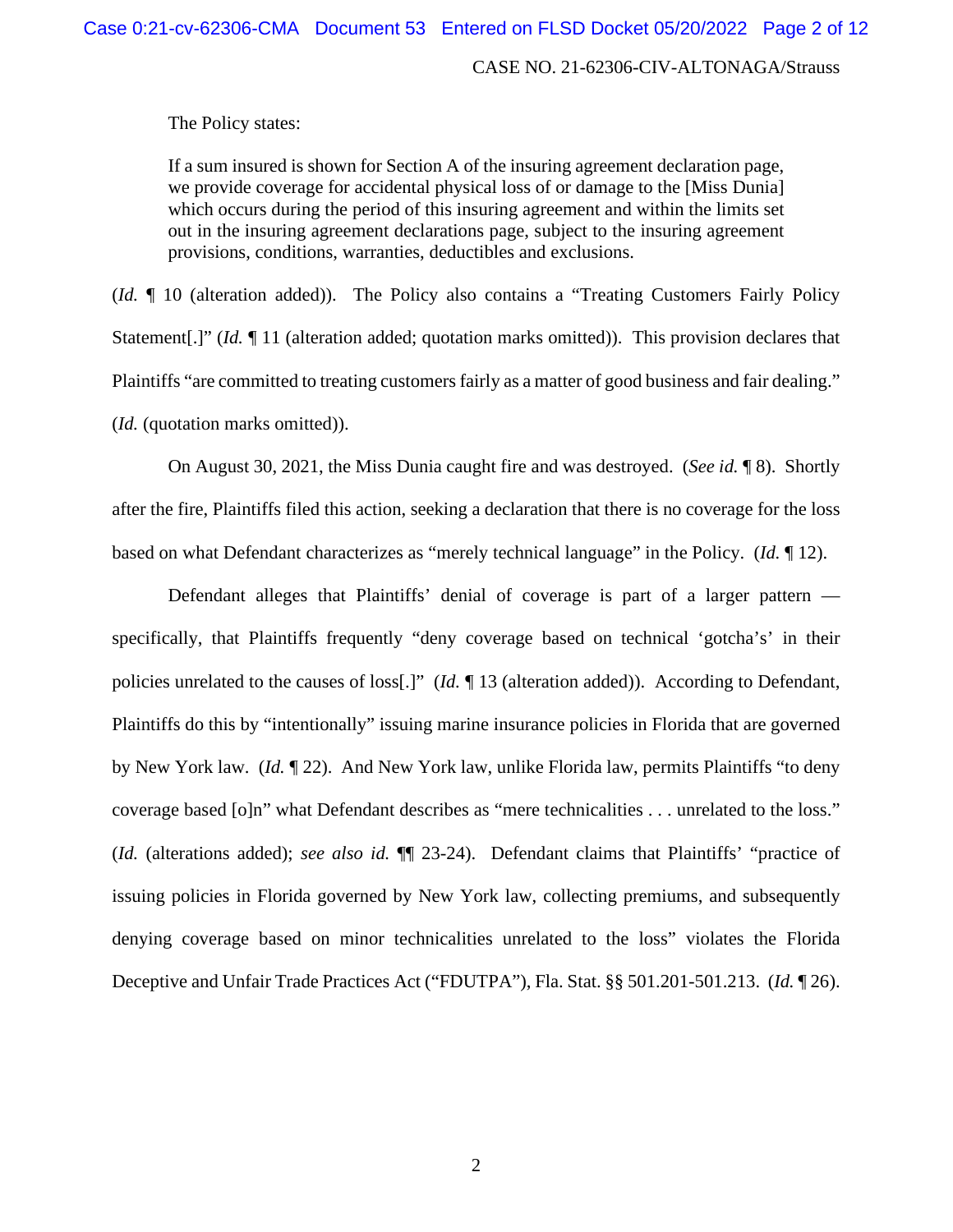# CASE NO. 21-62306-CIV-ALTONAGA/Strauss Case 0:21-cv-62306-CMA Document 53 Entered on FLSD Docket 05/20/2022 Page 3 of 12

The Counterclaim asserts two causes of action: breach of contract (Count I) and violation of the FDUTPA (Count II). (*See id.* ¶¶ 14–28). Plaintiffs seek dismissal of Count II. (*See generally* Mot.).

### **II. LEGAL STANDARD**

"A motion to dismiss a counterclaim under [Federal] Rule [of Civil Procedure] 12(b)(6) is treated the same as a motion to dismiss a complaint." *Fabricant v. Sears Roebuck*, 202 F.R.D. 306, 308 (S.D. Fla. 2001) (alterations added; citation omitted). Courts evaluating motions to dismiss under Rule 12(b)(6) must construe the complaint in the light most favorable to the plaintiff and take its factual allegations as true. *See Brooks v. Blue Cross & Blue Shield of Fla., Inc.*, 116 F.3d 1364, 1369 (11th Cir. 1997) (citing *SEC v. ESM Grp., Inc.*, 835 F.2d 270, 272 (11th Cir. 1988)).

"To survive a motion to dismiss, a complaint must contain sufficient factual matter, accepted as true, to 'state a claim to relief that is plausible on its face.'" *Ashcroft v. Iqbal*, 556 U.S. 662, 678 (2009) (quoting *Bell Atl. Corp. v. Twombly*, 550 U.S. 544, 570 (2007)). Although this pleading standard "does not require 'detailed factual allegations,' . . . it demands more than an unadorned, the-defendant-unlawfully-harmed-me accusation." *Id.* (alteration added; quoting *Twombly*, 550 U.S. at 555). Pleadings must contain "more than labels and conclusions, and a formulaic recitation of the elements of a cause of action will not do[.]" *Twombly*, 550 U.S. at 555 (alteration added; citation omitted). "A complaint is plausible on its face when it contains sufficient facts to support a reasonable inference that the defendant is liable for the misconduct alleged." *Gates v. Khokhar*, 884 F.3d 1290, 1296 (11th Cir. 2018) (citing *Iqbal*, 556 U.S. at 678).

In addressing a Rule 12(b)(6) motion, a court considers the allegations of the complaint, exhibits attached to or incorporated by reference into the complaint, and exhibits attached to the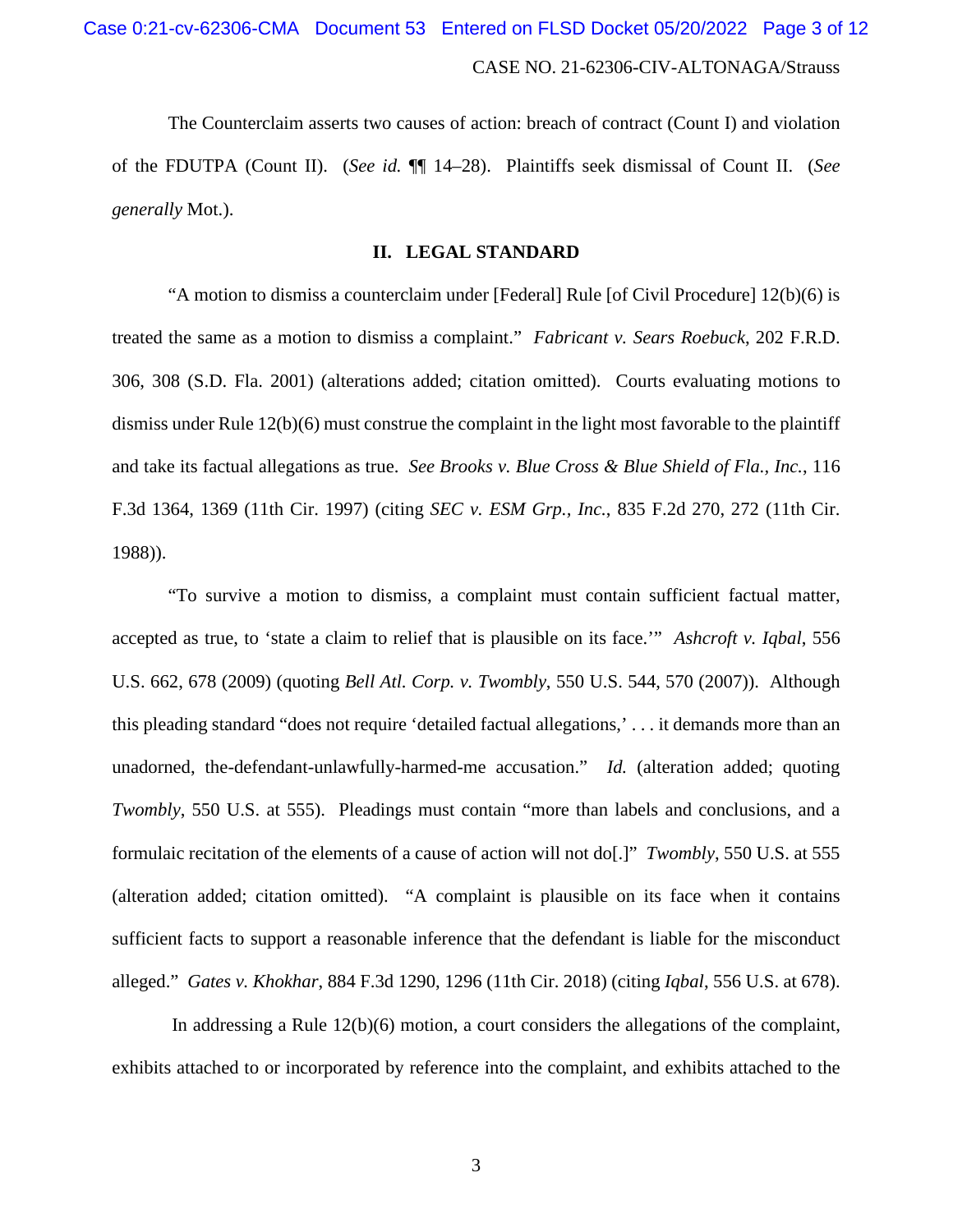## CASE NO. 21-62306-CIV-ALTONAGA/Strauss Case 0:21-cv-62306-CMA Document 53 Entered on FLSD Docket 05/20/2022 Page 4 of 12

motion to dismiss if they are central to the plaintiff's claim and undisputed. *See Day v. Taylor*, 400 F.3d 1272, 1276 (11th Cir. 2005); *Space Coast Credit Union v. Merrill Lynch, Pierce, Fenner & Smith Inc.*, 295 F.R.D. 540, 546 n.4 (S.D. Fla. 2013).

### **III. DISCUSSION**

## **A. The FDUTPA and Insurance Companies**

The Counterclaim alleges that Plaintiffs violated the FDUTPA by intentionally issuing insurance policies in Florida governed by New York law and then denying coverage for reasons permitted by New York law. (*See* Countercl. ¶ 26). Plaintiffs seek dismissal of this claim on the ground that the FDUTPA does not apply to insurance companies. (*See* Mot. 2). They point to the statutory language of section 501.212(4), Florida Statutes, which provides that the FDUTPA "does not apply to . . . [a]ny person or activity regulated under laws administered by: (a) [t]he Office of Insurance Regulation of the Financial Services Commission" or to "(d) [a]ny person or activity regulated under the laws administered by the former Department of Insurance which are now administered by the Department of Financial Services." Fla. Stat. § 501.212(4) (2021) (alterations added); (*see* Mot. 2–3).

Plaintiffs' reading of section 501.212(4) is correct. As other courts have recognized, the statute plainly exempts insurance companies from the FDUTPA's coverage. For example, in *Zarella v. Pacific Life Insurance Company*, 755 F. Supp. 2d 1218 (S.D. Fla. 2010), plaintiffs sued defendants for FDUTPA violations relating to a life insurance policy sold to the plaintiffs. *See id.* at 1221–22. One of the defendants, Pacific Life, was a national life insurance company. *See id.* at 1221. The court dismissed the FDUTPA claim against Pacific Life, concluding the FDUTPA "does not apply to insurance companies." *Id.* at 1226. Scores of other state and federal courts have so held. *See id.* (collecting cases); *see also, e.g.*, *Hotchkiss v. Blue Cross & Blue Shield of*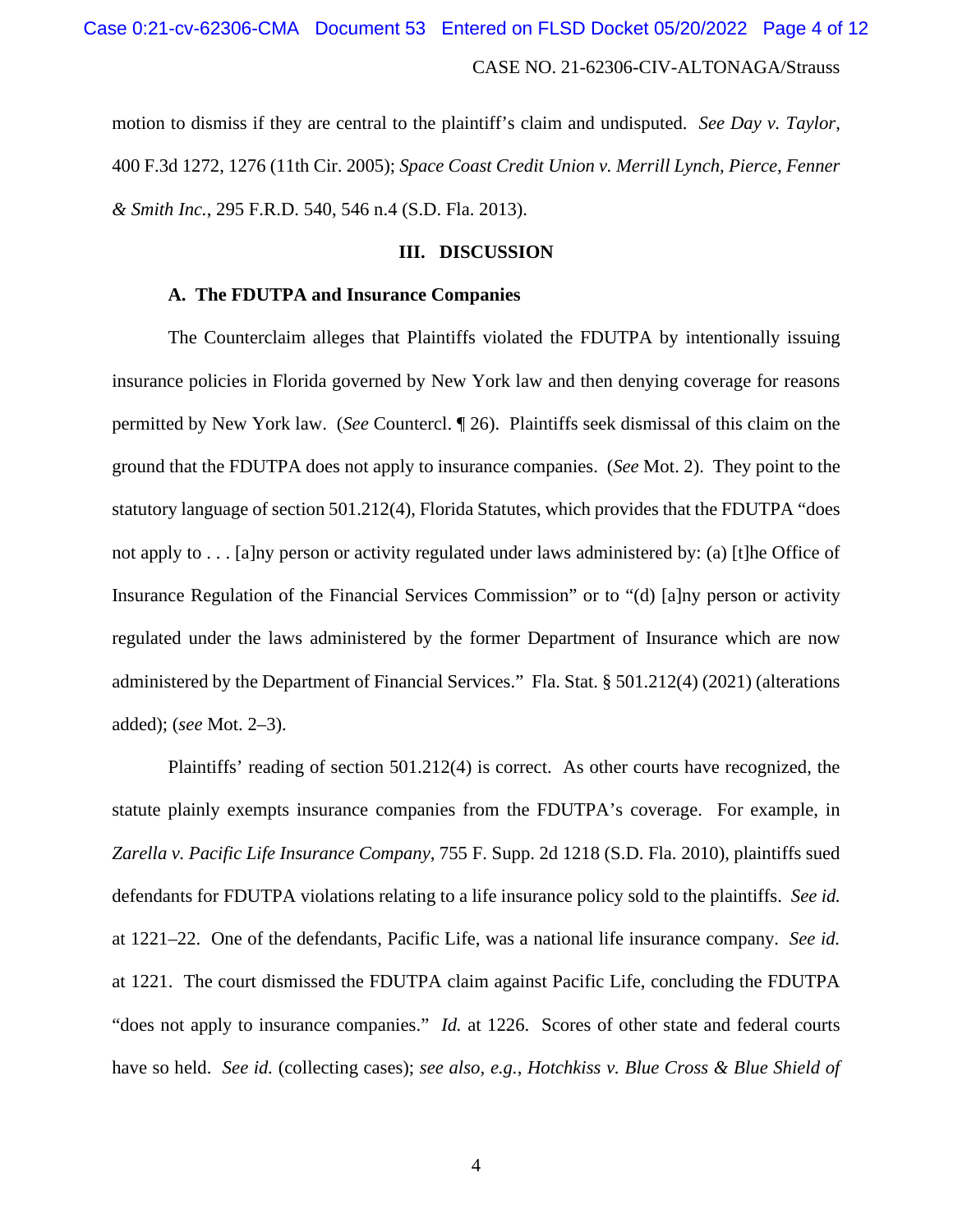*Fla. Inc.*, 277 So. 3d 760, 762 (Fla. 1st DCA 2019) (affirming dismissal of FDUTPA claim because the defendant was an insurance company).<sup>1</sup>

Plaintiffs are insurance companies that do business in Florida (*see* Countercl. ¶ 3), so it should surprise no one that their activities are regulated by the Office of Insurance Regulation and the Department of Financial Services. *See generally* Fla. Stat. § 624.307. Thus, the FDUTPA does not apply to Plaintiffs, and Count II cannot withstand the Motion to Dismiss.

## **B. Unfair Trade Practices**

Plaintiffs also argue that Count II should be dismissed on the alternative ground that the Counterclaim fails to allege an unfair trade practice. (*See* Mot. 3). The Court agrees.

To assert a FDUTPA claim, "the plaintiff must establish '(1) a deceptive act or unfair practice; (2) causation; and (3) actual damages.'" *Baptist Hosp., Inc. v. Baker*, 84 So. 3d 1200, 1204 (Fla. 1st DCA 2012) (quoting *Kia Motors Am. Corp. v. Butler*, 985 So. 2d 1133, 1140 (Fla. 3d DCA 2008)). An unfair trade practice is "one that offends established public policy and one that is immoral, unethical, oppressive, unscrupulous or substantially injurious to consumers." *Allstate Ins. Co. v. Auto Glass Am., LLC*, 418 F. Supp. 3d 1009, 1022 (M.D. Fla. 2019) (quotation marks omitted; quoting *Samuels v. King Motor Co. of Fort Lauderdale*, 782 So. 2d 489, 499 (Fla. 4th DCA 2001)).

By contrast, the FDUTPA "does not apply to"— and therefore does not impose liability for — "[a]n act or practice . . . specifically permitted by federal or state law." Fla. Stat. § 501.212(1) (alterations added). Under this "safe harbor" provision, "an act does not need to violate

<sup>&</sup>lt;sup>1</sup> Defendant states in its Response that it intended to assert a cause of action under Florida's Unfair Insurance Trade Practices Act ("FUITPA") rather than the FDUTPA. (*See* Resp. 2). But Defendant's mistaken pleading does not warrant denial of the Motion. Motions to dismiss test the sufficiency of claims that have been alleged, not of unpleaded, hypothetical claims. *See Eiras v. Florida*, 239 F. Supp. 3d 1331, 1342 (M.D. Fla. 2017) ("[A] plaintiff cannot amend the complaint by arguments of counsel made in opposition to a motion to dismiss." (alterations added; citation and quotation marks omitted)).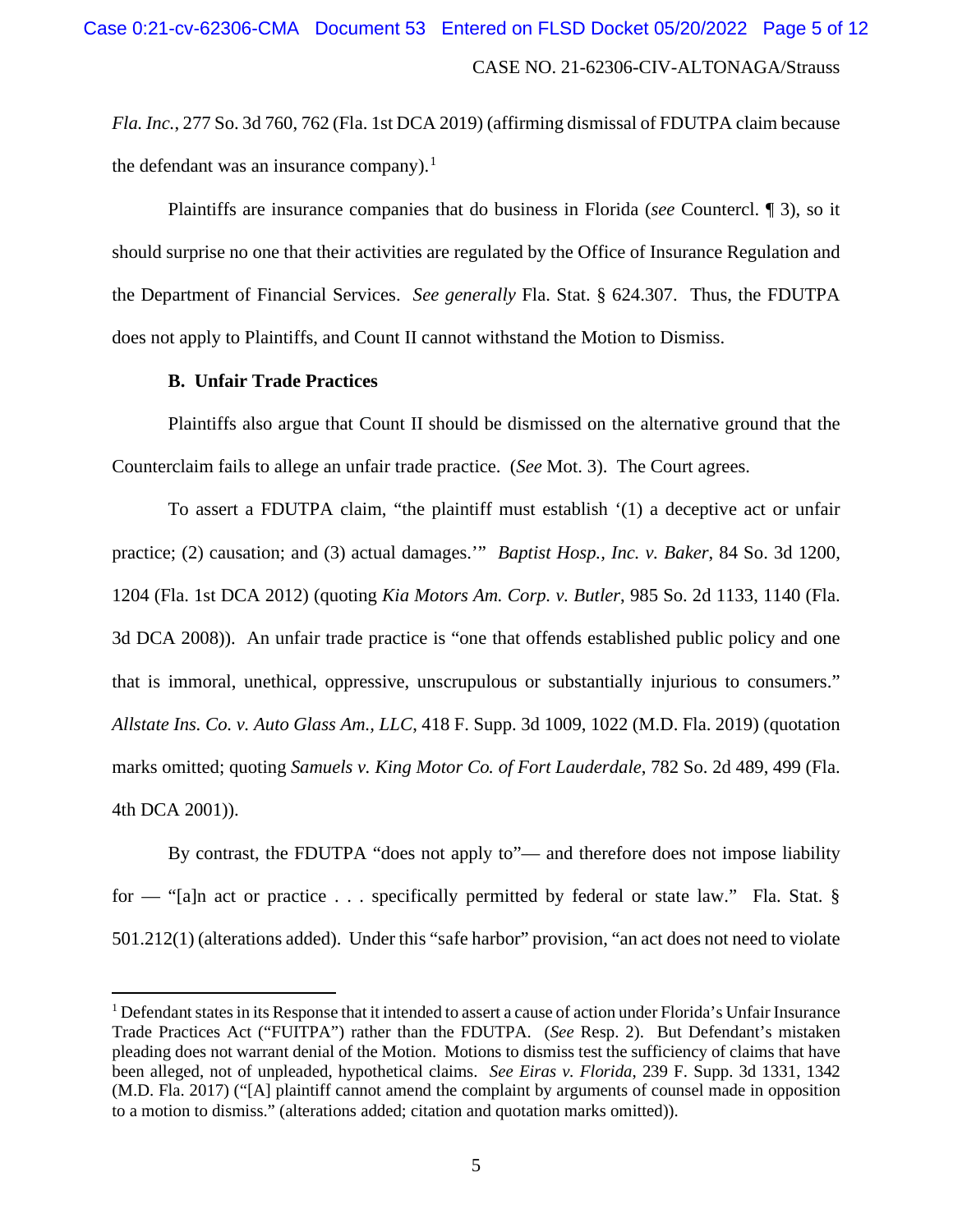# CASE NO. 21-62306-CIV-ALTONAGA/Strauss Case 0:21-cv-62306-CMA Document 53 Entered on FLSD Docket 05/20/2022 Page 6 of 12

a specific rule or regulation in order to be considered [unfair]." *Guerrero v. Target Corp.*, 889 F. Supp. 2d 1348, 1358 (S.D. Fla. 2012) (alteration added; citation omitted); *see also Dep't of Legal Affairs v. Father & Son Moving & Storage, Inc.*, 643, So. 2d 22, 24 (Fla. 4th DCA 1994). The relevant question for purposes of the section 512.212(1) safe harbor is whether "a specific federal or state law affirmatively authorized . . . the conduct alleged[.]" *Guerrero*, 889 F. Supp. 2d at 1358 (alterations added; citation omitted).

Defendant admits that New York law allows "marine insurers . . . to deny coverage without consideration of the cause of the loss." (Countercl. ¶ 23 (alteration added; citation omitted)). In fact, that rule is specifically provided by "New York Insurance Law [section] 3106(c)[,]" which "exempts marine insurance contracts from the general rule that a breach of warranty must be material in order for the insurer to disclaim coverage." *Cunningham v. Ins. Co. of N. Am.*, 521 F. Supp. 2d 166, 170 (E.D.N.Y. 2006) (alterations added; citation omitted); *see also* N.Y. Ins. Law § 3106(c) (McKinney 2022). And not only is that the well-settled law of New York: it is also "the federal rule and the law of most states" that "warranties in maritime insurance contracts must be strictly complied with, even if they are collateral to the primary risk that is the subject of the contract[.]" *Safe Harbor Pollution Ins. v. River Marine Enters., LLC*, No. 18 Civ. 5942, 2022 WL 889811, at \*7 (S.D.N.Y. Mar. 25, 2022) (alteration added; citation and quotation marks omitted). This well-entrenched rule cannot form the basis of a proper FDUTPA claim because here, "a specific state law" — section  $3106(c)$  — "affirmatively authorized" denials of coverage premised on a failure to comply with a warranty regardless on that failure's causal connection to the loss. *Guerrero*, 889 F. Supp. 2d at 1358 (citation omitted).

What's more, Defendant does not plausibly allege that issuing marine insurance policies with choice-of-law clauses in favor of New York law amounts to a practice that is "immoral,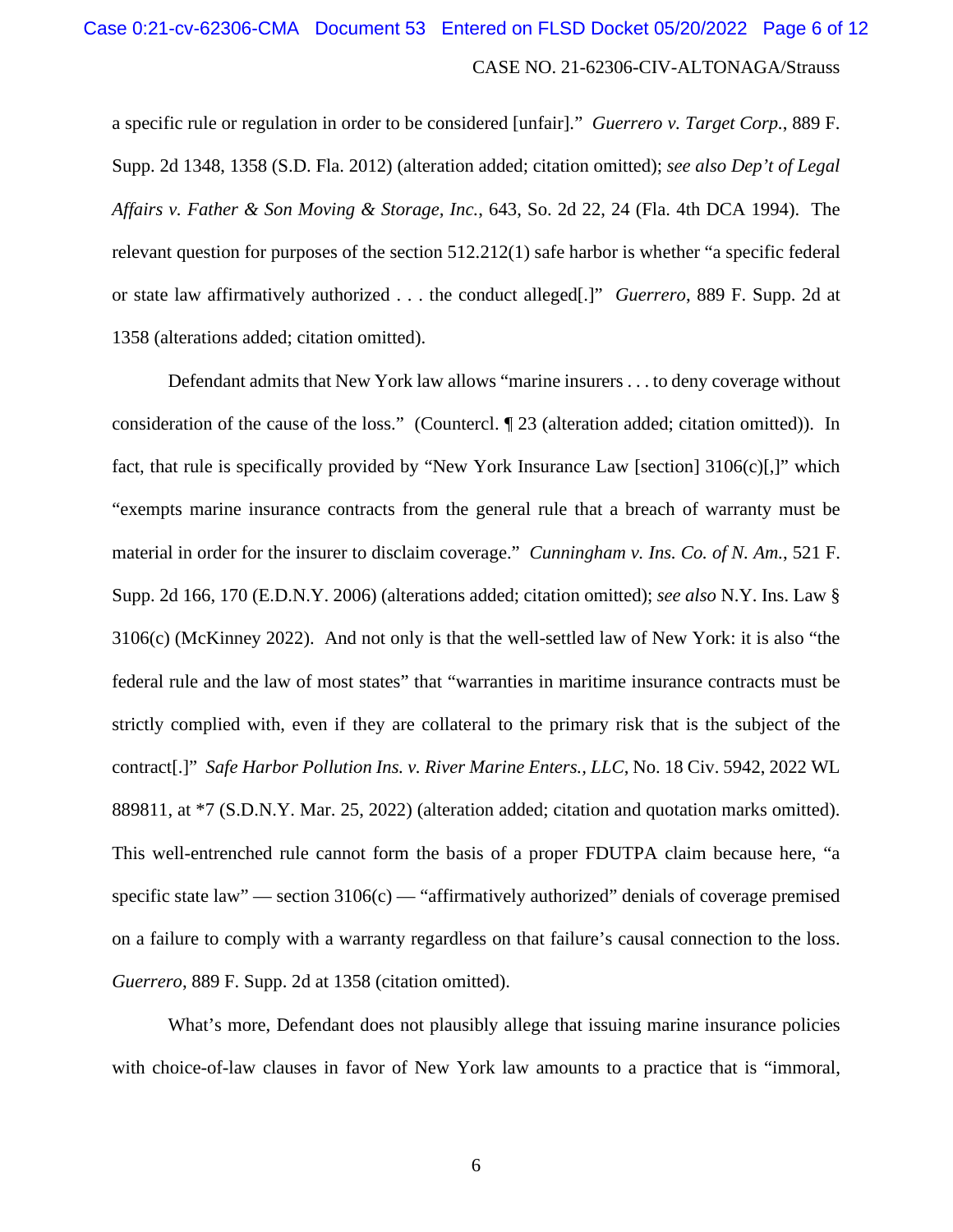# CASE NO. 21-62306-CIV-ALTONAGA/Strauss Case 0:21-cv-62306-CMA Document 53 Entered on FLSD Docket 05/20/2022 Page 7 of 12

unethical, oppressive, unscrupulous or substantially injurious to consumers." *Samuels*, 782 So. 2d at 499 (citation and quotation marks omitted). To the contrary, "the general rule in the federal courts is that [a choice-of-law] provision [in a marine insurance policy] will be applied unless the state in question 'has no substantial relationship to the parties or the transaction of the state's law conflicts with the fundamental purpose of maritime law.'" *Great Lakes Reinsurance (UK), PLC v. Rosin*, 757 F. Supp. 2d 1244, 1250–51 (S.D. Fla. 2010) (alterations added; collecting cases).

To the extent Defendant asserts that choice-of-law clauses in marine insurance policies offend the FDUTPA, that argument places the state statute on a collision course with federal law and other states' laws. *See Cooper v. Meridian Yachts, Ltd.*, 575 F.3d 1151, 1161–62 (11th Cir. 2009) (holding that "federal maritime conflict of laws control" in admiralty cases and enforcing choice-of-law clause in maritime contract (citation omitted)); *see also Rosin*, 757 F. Supp. 2d at 1250–51. It therefore implicates significant Supremacy Clause and comity problems, none of which the FDUTPA's text addresses. *See Collins v. Virginia*, 138 S. Ct. 1663, 1679 (2018) (Thomas, J., concurring) (recognizing admiralty law as one of "several enclaves of federal judgemade law which bind the States" (quotation marks omitted; collecting cases)); *Republic of Ecuador v. Philip Morris Cos., Inc.*, 188 F. Supp. 2d 1359, 1366 (S.D. Fla. 2002) ("[T]he Florida legislature has no authority under the [S]upremacy [C] lause to eradicate a federal common law rule." (alterations added; citation omitted)). To say the least, it is highly dubious that the Florida legislature intended to outlaw the highly common, federally authorized practice of including choice-of-law clauses in marine insurance policies. "Congress does not hide elephants in mouseholes." *Cyan, Inc. v. Beaver Cnty. Emps. Retirement Fund*, 138 S. Ct. 1061, 1071–72 (2018) (citation and quotation marks omitted). The Court will not assume that the Florida legislature does, either.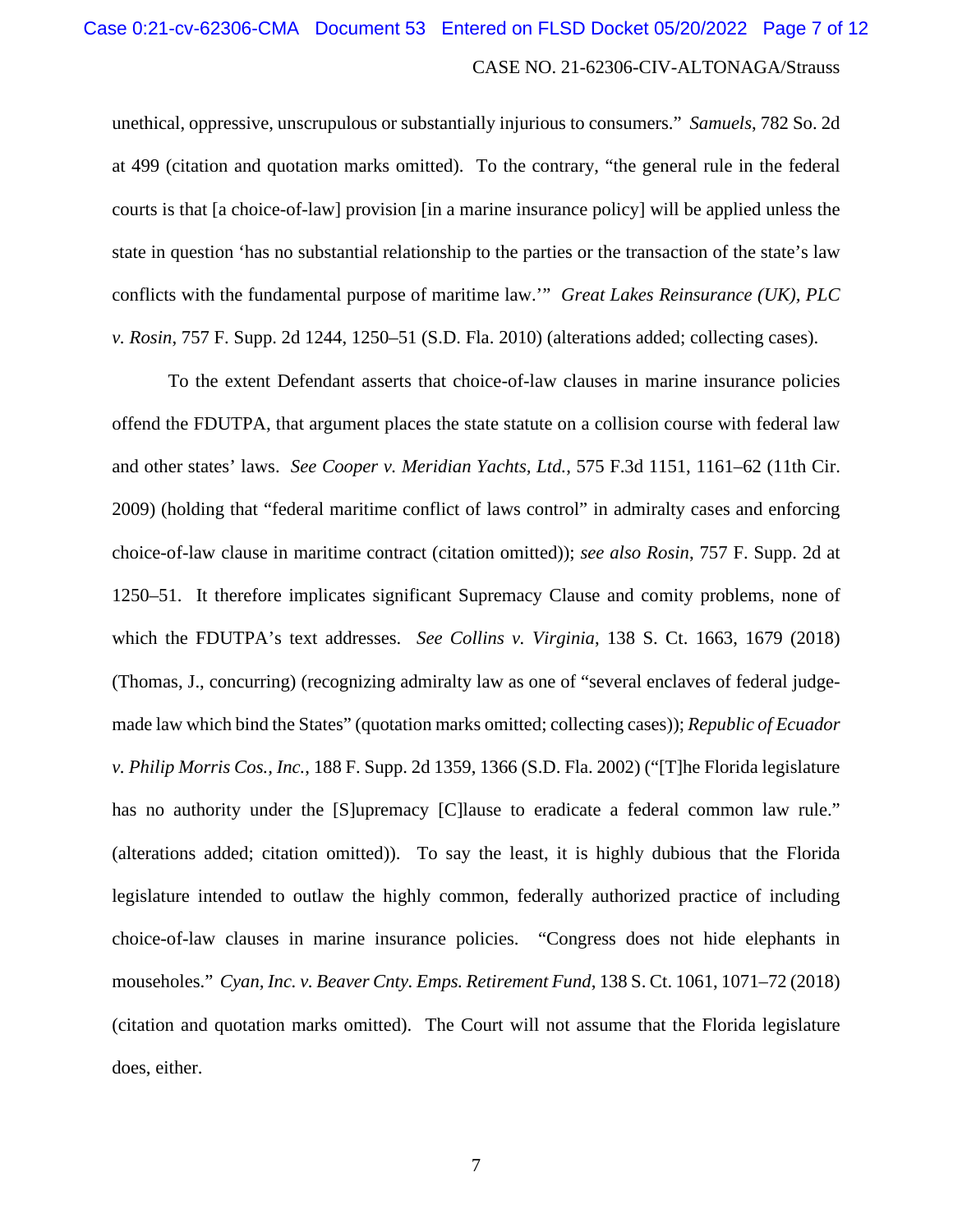# CASE NO. 21-62306-CIV-ALTONAGA/Strauss Case 0:21-cv-62306-CMA Document 53 Entered on FLSD Docket 05/20/2022 Page 8 of 12

Perhaps recognizing the validity of choice-of-law clauses in general, Defendant instead takes issue with Plaintiffs' alleged failure to "advis[e] the insured as to the perils of entering into a policy with [Plaintiffs] which is subject to New York law." (Resp. 3 (alterations added)). But the FDUTPA imposes no liability for such an omission. A deceptive act or practice "occurs if there is a representation, omission, or practice that is likely to mislead the consumer acting *reasonably* in the circumstances, to the consumer's detriment." *Zlotnick v. Premier Sales Grp., Inc.*, 480 F.3d 1281, 1284 (11th Cir. 2007) (emphasis added; citation and quotation marks omitted). "An act or practice is 'unfair' if it causes consumer injury that is substantial, not outweighed by any countervailing benefits to consumers or competition, and one that consumers themselves could not have *reasonably* avoided." *Al Amjad Ltd. v. Ocean Marine Engines, LLC*, No. 3:16-cv-234, 2017 WL 1365580, at \*4 (M.D. Fla. Apr. 14, 2017) (emphasis added; citation omitted).

Under Florida law, "parties to a contract, in the absence of fraud, accident, or mistake, will be conclusively presumed to know and understand the contents, terms, and conditions of the contract." *Stonebraker v. Reliance Life Ins. Co. of Pittsburgh*, 166 So. 583, 584 (Fla. 1936). The FDUTPA did not eradicate that hornbook principle. "The language of [the choice-of-law clause] is abundantly clear, and [Defendant] had ample time to consider the implications of the provision and cancel the contract if [it] so chose." *Double AA Int'l Inv. Grp., Inc. v. Swire Pac. Holdings, Inc.*, 674 F. Supp. 2d 1344, 1357 (S.D. Fla. 2009) (alterations added). Thus, no reasonable consumer could have been deceived by the Policy's plainly worded choice-of-law clause. *See, e.g.*, *Zlotnick*, 480 F.3d at 1287. Similarly, Defendant "could . . . have reasonably avoided" the harm it complains of by advising itself of the consequences of the choice-of-law clause that it bargained for. *Al Amjad*, 2017 WL 1365580, at \*4 (alteration added; citation omitted).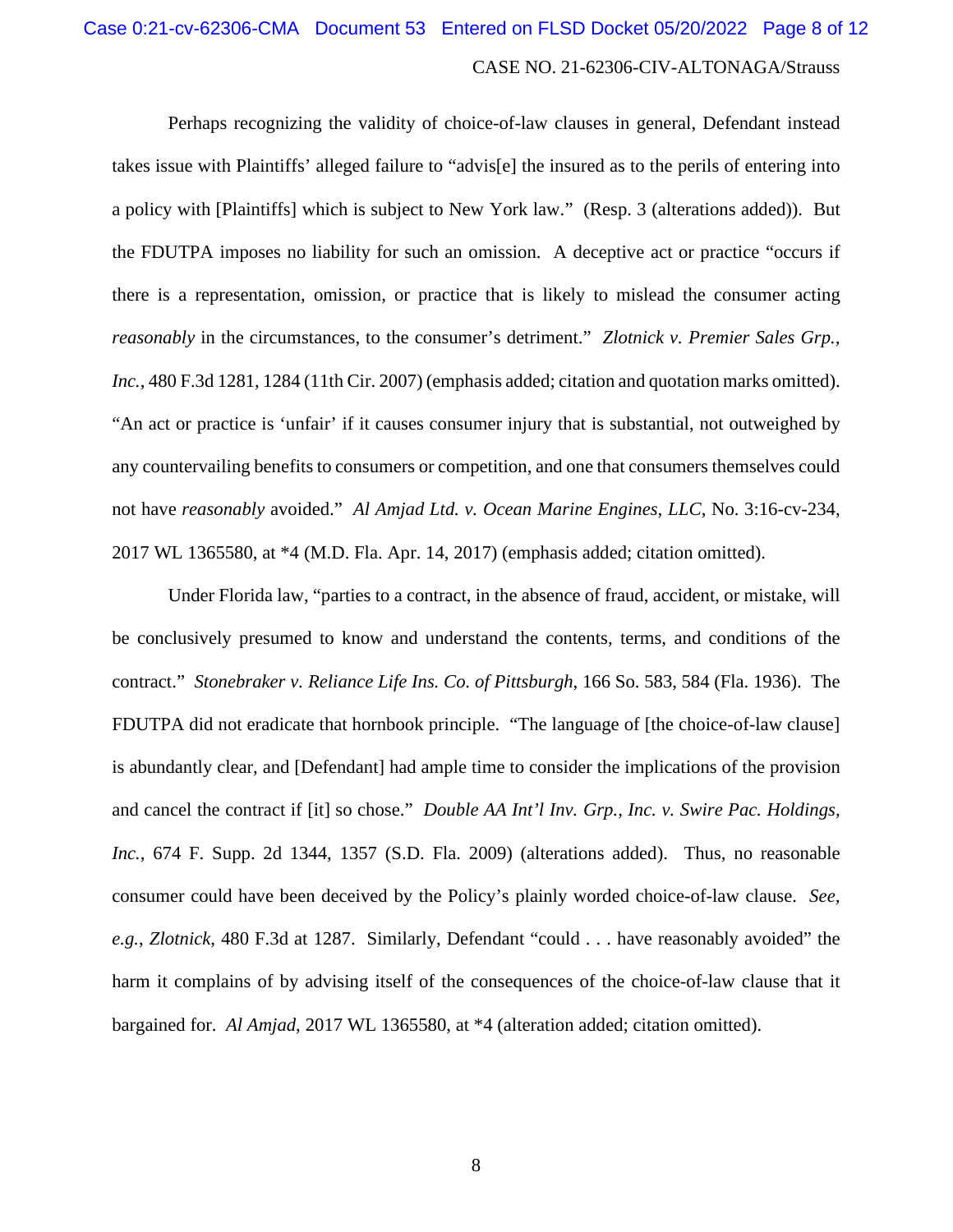"There is simply nothing unfair" about holding Defendant to the terms of the Policy that it freely entered into and renewed. *Id.* Count II is dismissed.

#### **C. Leave to Amend**

In its Response, Defendant requests leave to amend should the Court grant the Motion. (*See* Resp. 4). District courts must liberally grant leave to amend pleadings "when justice so requires." Fed. R. Civ. P. 15(a)(2); *see also Bryant v. Dupree*, 252 F.3d 1161, 1163 (11th Cir. 2001) (holding that Rule 15(a)(2) limits district court's discretion to dismiss pleadings without leave to amend). Only a "substantial reason" for denying leave to amend will justify the denial. *Fla. Power & Light Co. v. Allis Chalmers Corp.*, 85 F.3d 1514, 1520 (11th Cir. 1996) (quoting *Shipner v. E. Air Lines, Inc.*, 868 F.2d 401, 407 (11th Cir. 1989)). A plaintiff who seeks to amend a complaint under Federal Rule of Civil Procedure  $15(a)(2)$  must request leave by filing a written motion and setting forth the substance of the proposed amendment. *See United States ex rel. Atkins v. McInteer*, 470 F.3d 1350, 1361–62 (11th Cir. 2006) (citations and footnote call number omitted). "[A] plaintiff 'should not be allowed to amend his complaint without showing how the complaint could be amended to save the meritless claim.'" *McInteer*, 470 F.3d at 1362 (alteration added; other alteration adopted; citation omitted).

 Here, Defendant's alternative request for leave to amend is both procedurally and substantively flawed. It is procedurally flawed because Defendant has not "set forth the substance of the proposed amendment." *Id.* (citation omitted); *see also Lacy v. BP P.L.C.*, 723 F. App'x 713, 717 (11th Cir. 2018) (affirming dismissal with prejudice because plaintiff "failed to allege or propose any new facts that would have cured the complaint's defects"). Additionally, Defendant improperly requests leave to amend not by motion, but "as an afterthought . . . at the ta[il]-end" of its Response. *Insight Secs., Inc. v. Deutsche Bank Tr. Co. Ams.*, No. 20-23864, 2021 WL 3473763,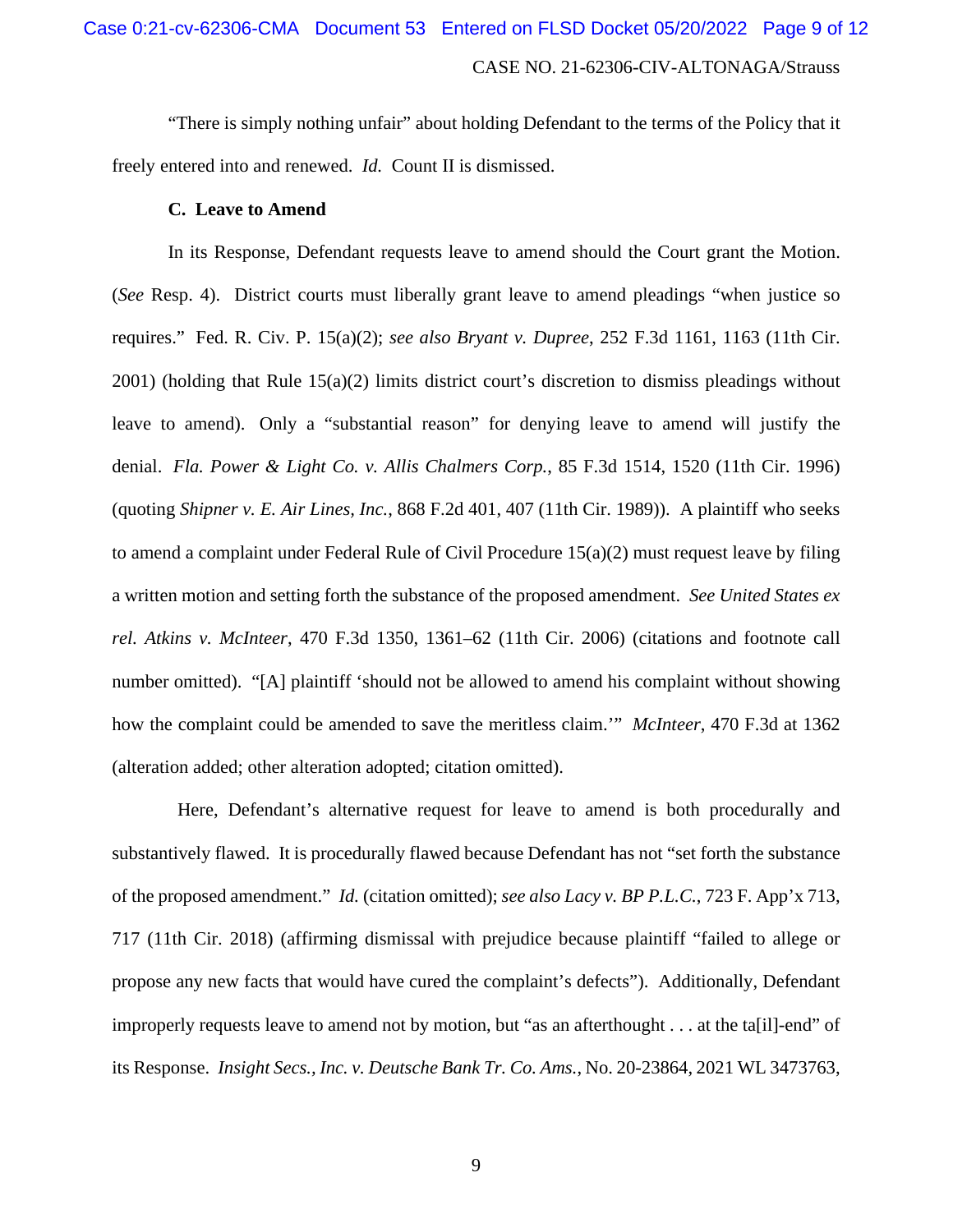## CASE NO. 21-62306-CIV-ALTONAGA/Strauss Case 0:21-cv-62306-CMA Document 53 Entered on FLSD Docket 05/20/2022 Page 10 of 12

at \*5 (S.D. Fla. Aug. 6, 2021) (alterations added); *see also Cita Tr. Co. AG v. Fifth Third Bank*, 879 F.3d 1151, 1157 (11th Cir. 2018) ("[W]here a request for leave to file an amended complaint simply is imbedded within an opposition memorandum, the issue has not been raised properly." (alteration added; quotation marks omitted; quoting *Rosenberg v. Gould*, 554 F.3d 962, 967 (11th Cir. 2009))). And when a party improperly requests leave to amend, "a trial court is not required to *sua sponte* grant leave to amend prior to making its decision." *Burger King Corp. v. Weaver*, 169 F. 3d 1310, 1318 (11th Cir. 1999) (citations omitted).

Defendant's request for leave to amend is substantively flawed because amendment would be futile to the extent Defendant seeks to assert a new claim under the FUITPA. Defendant asserts that it intended to allege a cause of action under either section  $626.9541(1)(a)(1)$  or section 626.9541(1)(i)(3)(b), Florida Statutes. (*See* Resp. 2). Neither provision avails Defendant.

Take section  $626.9541(1)(a)(1)$  first. Section  $624.155(1)(a)$ , Florida Statutes, lists specific statutory subsections that permit "[a]ny person" to "bring a civil action against an insurer when such person is damaged[.]" Fla. Stat. § 624.155(1)(a) (alterations added). Section  $626.9541(1)(a)(1)$  appears nowhere on that list. Federal courts must proceed with "reluctance to read private rights of action in state laws where state courts and state legislatures have not done so." *Swerhun v. Guardian Life Ins. Co. of Am.*, 979 F.2d 195, 198 (11th Cir. 1992) (alteration adopted; citation and quotation marks omitted). And because the "plain language" of the FUITPA "does not establish a private right of action" in this circumstance, the Court "will not infer one." *Id.*; *see also Joseph v. Bernstein*, 612 F. App'x 551, 557 (11th Cir. 2015) ("Section 626.9541  $(1)(a)(1)$  is not one of the enumerated sections for which [F]UITPA provides a private cause of action. We will not imply a cause of action under [F]UITPA where the courts and legislature of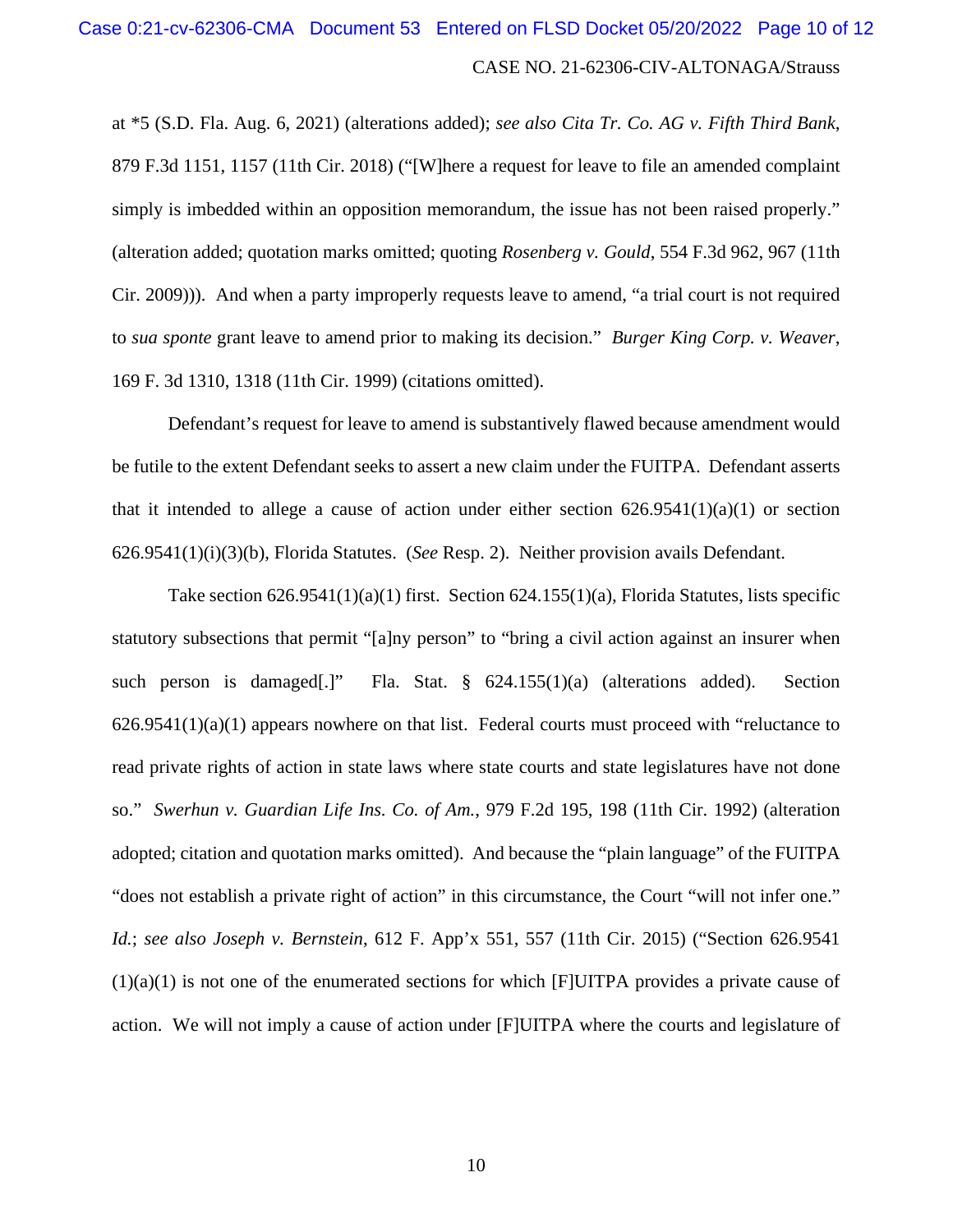# CASE NO. 21-62306-CIV-ALTONAGA/Strauss Case 0:21-cv-62306-CMA Document 53 Entered on FLSD Docket 05/20/2022 Page 11 of 12

the state of Florida have declined to do so." (alterations added; citations omitted)); *Buell v. Direct Gen. Ins. Agency, Inc.*, 488 F. Supp. 2d 1215, 1218 (M.D. Fla. 2007).

A hypothetical claim under section  $626.9541(1)(i)(3)(b)$  would meet a similar fate. Even though Florida law authorizes private suits to enforce that provision, *see* Fla. Stat. §  $624.155(1)(a)(1)$ , plaintiffs who bring such suits must send the insurer a civil notice remedy "[a]s a condition precedent" to doing so, *id.* § 624.155(3)(a) (alteration added); *see also Lopez v. Geico Cas. Co.*, 968 F. Supp. 2d 1202, 1208–09 (S.D. Fla. 2013) (dismissing a statutory claim against an insurer for plaintiff's failure to file the required civil remedy notice). Defendant does not allege or suggest that it ever complied with that requirement. Moreover, the entire point of this lawsuit is to determine whether Plaintiffs are liable to Defendant under the Policy for the damage to the Miss Dunia, and bad faith claims under section 624.155 are not ripe until there is a final determination that the insured is entitled to coverage. *See Dadeland Depot, Inc. v. St. Paul Fire & Marine Ins. Co.*, 483 F.3d 1265, 1270–71 (11th Cir. 2007); *Fantecchi v. Hartford Ins. Co. of the Midwest*, No. 15-23969-Civ, 2015 WL 12516629, at \*2 (S.D. Fla. Nov. 24, 2015).

The "denial of leave to amend is justified by futility when the 'complaint as amended is still subject to dismissal.'" *Burger King Corp.*, 169 F. 3d at 1320 (citation omitted). To the extent Defendant seeks leave to amend to assert a FUITPA claim, that amendment would be futile, so leave to amend is denied.

#### **IV. CONCLUSION**

Accordingly, it is **ORDERED AND ADJUDGED** that Plaintiffs' Motion to Dismiss Count II of Counterclaim **[ECF No. 46]** is **GRANTED**. Count II of Defendant's Answer, Affirmative Defenses, and Counterclaim **[ECF No. 43]** is **DISMISSED**.

11